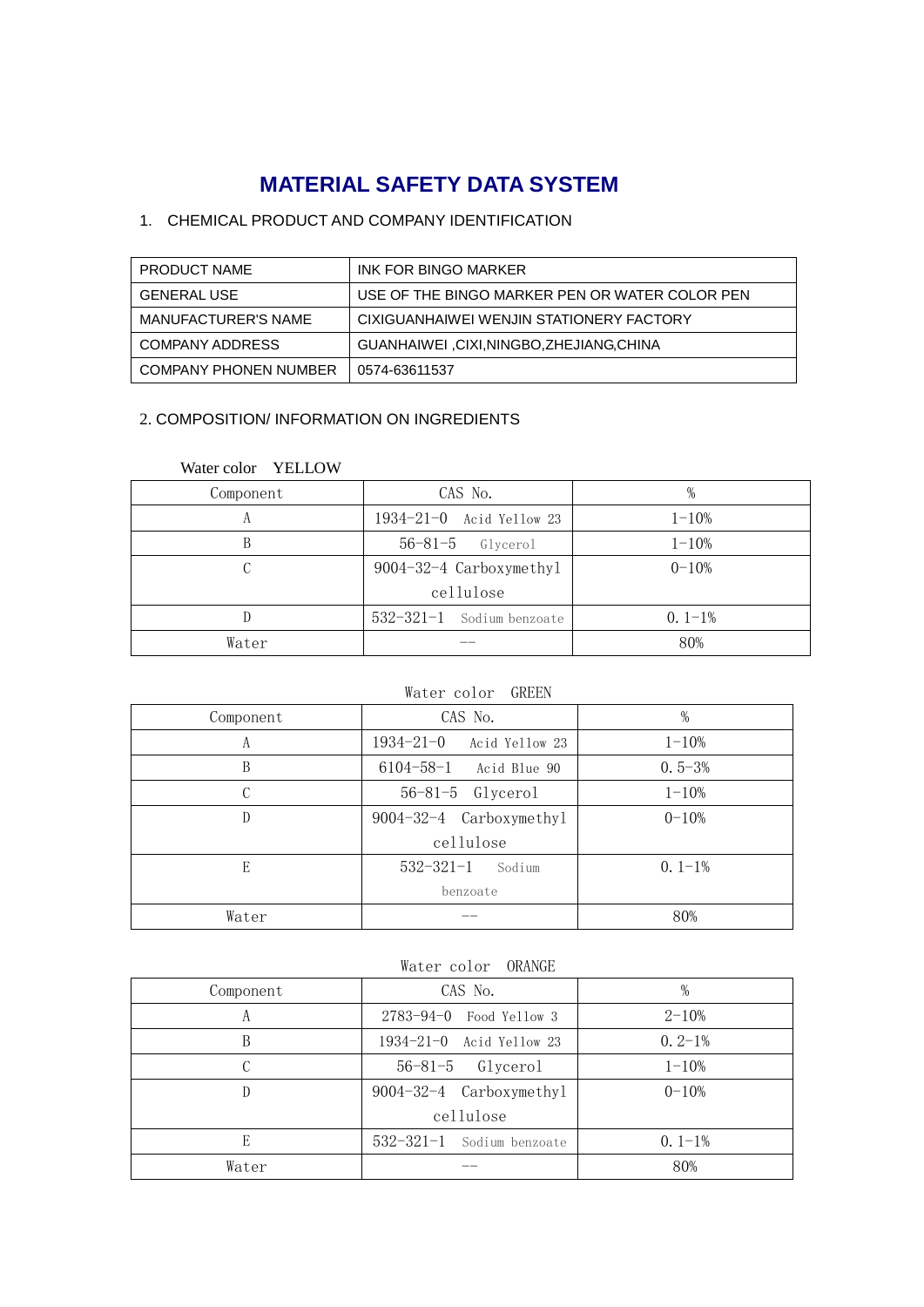## Water color PINK

| Component | CAS No.                   | $\%$        |
|-----------|---------------------------|-------------|
| A         | 2611-82-7 Acid Red 18     | $2 - 10%$   |
|           | 915-67-3 Acid Red 27      | $0.2 - 1\%$ |
|           | $56-81-5$ Glycerol        | $1 - 10%$   |
|           | 9004-32-4 Carboxymethyl   | $0 - 10%$   |
|           | cellulose                 |             |
| F.        | 532-321-1 Sodium benzoate | $0.1-1%$    |
| Water     |                           | 80%         |

| Water color RED |                           |            |
|-----------------|---------------------------|------------|
| Component       | CAS No.                   | $\%$       |
| А               | 2611-82-7 Acid Red 18     | $2 - 10%$  |
| B               | 1934-21-0 Acid Yellow 23  | $0.5 - 2%$ |
|                 | $56-81-5$ Glycerol        | $1 - 10%$  |
| D               | 9004-32-4 Carboxymethyl   | $0 - 10%$  |
|                 | cellulose                 |            |
| E               | 532-321-1 Sodium benzoate | $0.1-1%$   |
| Water           |                           | 80%        |

## Water color PURPLE

| Component | CAS No.                   | %          |
|-----------|---------------------------|------------|
| A         | 915-67-3 Acid Red 27      | $2 - 10%$  |
| В         | 6104-58-1 Acid Blue 90    | $0.5 - 3%$ |
|           | $56-81-5$ Glycerol        | $1 - 10%$  |
|           | 9004-32-4 Carboxymethyl   | $0 - 10%$  |
|           | cellulose                 |            |
| E         | 532-321-1 Sodium benzoate | $0.1-1%$   |
| Water     |                           | 80%        |

## Water color BLUE

| Component | CAS No.                     | $\%$          |
|-----------|-----------------------------|---------------|
|           | 6104-58-1 Acid Blue 90      | $1 - 10\%$    |
|           | $2611 - 82 - 7$ Acid Red 18 | $0, 1-0, 2$ % |
|           | $56-81-5$ Glycerol          | $1 - 10\%$    |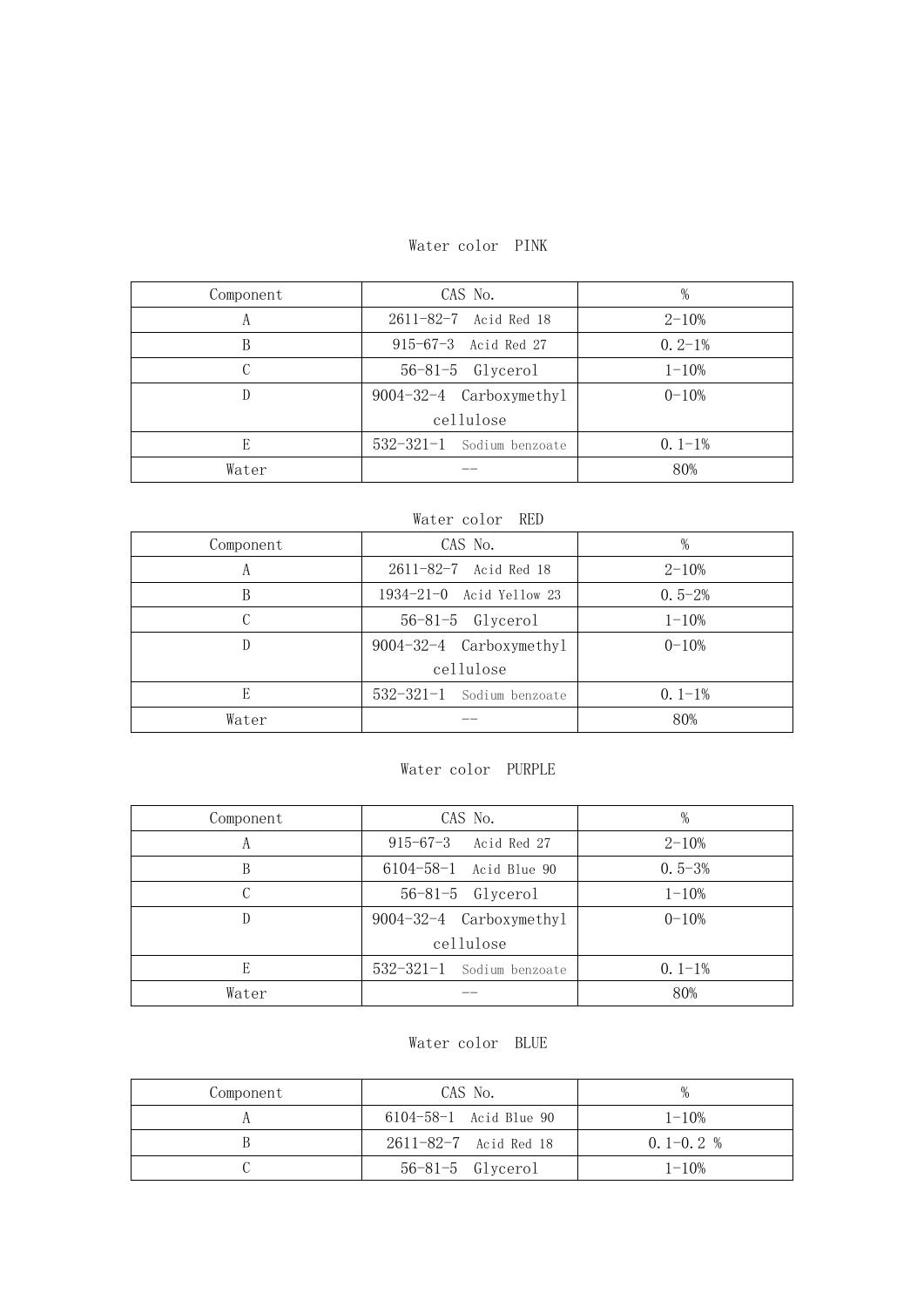|       | 9004-32-4 Carboxymethyl   | $0 - 10%$   |
|-------|---------------------------|-------------|
|       | cellulose                 |             |
|       | 532-321-1 Sodium benzoate | $0.1 - 1\%$ |
| Water |                           | 80%         |

## Water color BLACK

| Component | CAS No.                       | $\%$        |
|-----------|-------------------------------|-------------|
| А         | $2783 - 94 - 0$ Food Yellow 3 | $0.05-0.1%$ |
| В         | $915 - 67 - 3$ Acid Red 27    | $0.1 - 5%$  |
|           | 6104-58-1 Acid Blue 90        | $0.5 - 5%$  |
| D         | $56-81-5$ Glycerol            | $1 - 10%$   |
| E         | 9004-32-4 Carboxymethyl       | $0 - 10%$   |
|           | cellulose                     |             |
|           | 532-321-1 Sodium benzoate     | $0.1-1%$    |
| Water     |                               | 80%         |

## 2. HAZARDS IDENTIFICATION

| EYE.                  | NO INFORMATION IS AVAILABLE |
|-----------------------|-----------------------------|
| <b>SKIN</b>           | NO INFORMATION IS AVAILABLE |
| <b>SESITIZATION</b>   | NO INFORMATION IS AVAILABLE |
| <b>INGESTION</b>      | NO INFORMATION IS AVAILABLE |
| <b>INHALATION</b>     | NO INFORMATION IS AVAILABLE |
| CHROMOSOME ABERRATION | NO INFORMATION IS AVAILABLE |
| SUB-ACUTE TOXITY      | NO INFORMATION IS AVAILABLE |
| OTHER'S               | NO INFORMATION IS AVAILABLE |

## 3. FIRST AID MEASURES

| <b>INHALATION</b>   | MONE SUBJECT TO FRESH AIR                                |
|---------------------|----------------------------------------------------------|
| EYE CONTACT         | FLUSH EYES WITH A LARGE AMOUNT OF WATER FOR AT           |
|                     | LEAST15~20 MINUTES                                       |
| <b>SKIN CONTACT</b> | WASH AFFECTED SKIN AREAS THOROUGHLY WITH SOAP AND        |
|                     | <b>WATER</b>                                             |
| <b>INGESTION</b>    | IF SWALLOWED. GIVE 2 GLASSES OF WATER TO DRINK CONSULT A |
|                     | PHYSICIAN IF IRRITATION PERSISTS                         |

# 4. FIRE FIGHTING MEASURES

| I FLASH POINT             | <b>NONCOMBUSTIBLE</b> |
|---------------------------|-----------------------|
| AUTO-IGNITION TEMPERATURE | NOT APPLICATION       |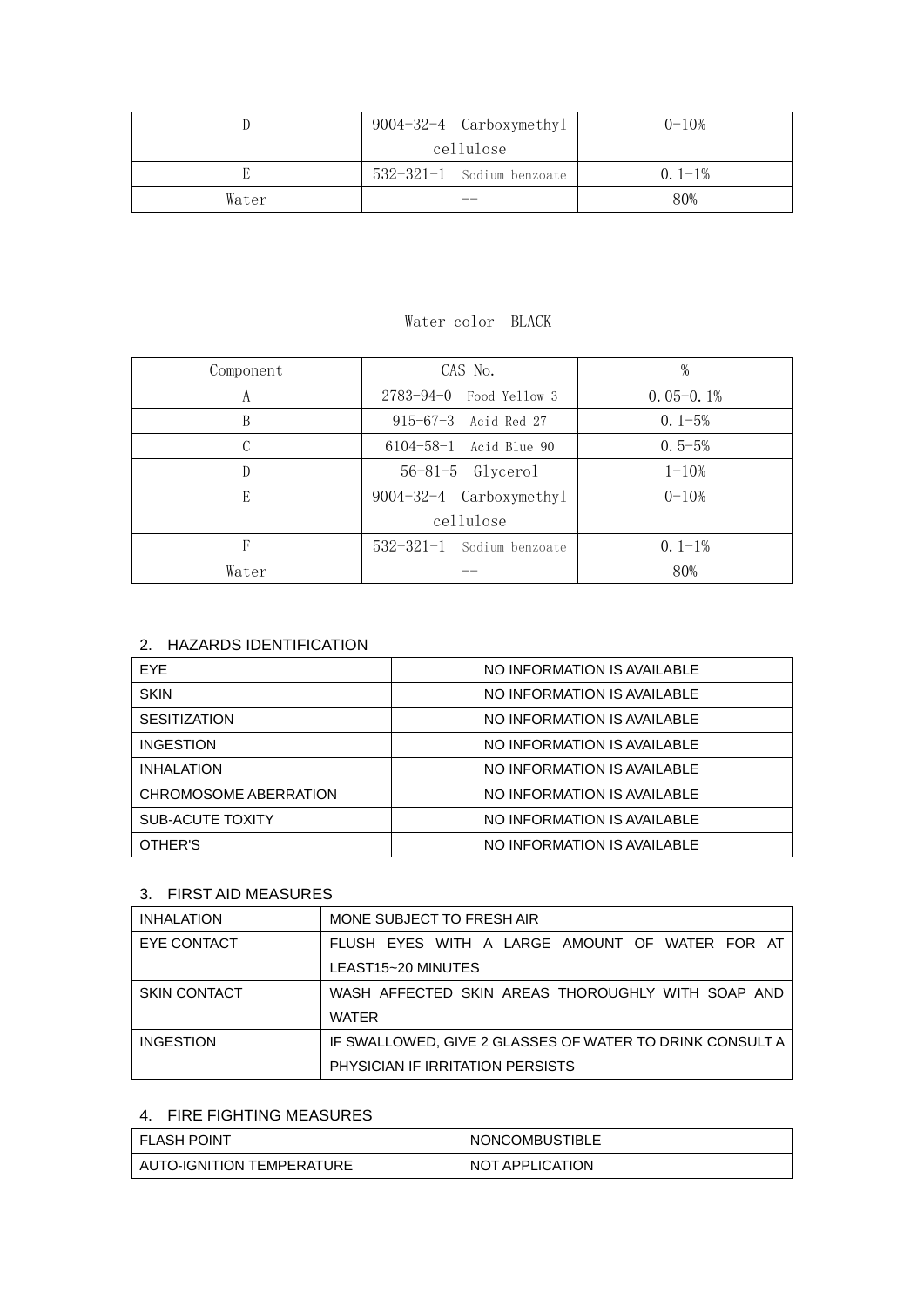| LOWER EXPLOSIVE LIMIT | NOT APPLICATION |
|-----------------------|-----------------|
| UPPER EXPLOSIVE LIMIT | NOT APPLICATION |

#### 5. ACCIDENTAL RELEASE MEASURES

WASTE DISPOSAL METHOD BURN IN AN ADEQUATE INCINERATOR KEEP SPECTATORS AWAY, FLOOR MAY BE SLIPPERY, USE CARE TO AVOID FALLING, CONTAIN SPILLS IMMEDIATELY WITH INERT MATERIALS, TRANSFER LIQUID AND SOLID DIKING MATERIAL TO SEPARATE SUITABLE CONTAINERS FOR RECOVER OR DISPOSAL,

**CAUTION:** KEEP SPILLS AND CLEANING RUNOFF OUT OF MINICIPAL SEWERS AND OPEN BODIES OF WATER

6. HANDLING AND STORGE

HANDLING:

HIS PRODUCT SHOULD BE HANDLED UNDER CONDITION OF GOOD INDUSTRIAL HYGIENE AND IN CONFIRMITY WITH ANY LOCAL REGULATIONS IN ORDER TO AVOID UNNECESSARY EXPOSURE, USE ONLY IN THE WELL VENTILATED AREAS. STORAGE:

INSIDE STORGE SHOULD BE IN A COOL WELL VENTILATED LOCATION KEEP AWAY FROM ALL POSSIBLE SOURCES OF IGNITION KEEP AWAY FROM HEAT, STEAM PIPE OR DIRECT SUNLIGHT

## 7. EXPOSURE CONTROL, PERSONAL PROTECTION

| <b>RESPIRATION PROTECTION</b>       | NOT REQUIRED ESPECIALLY. |
|-------------------------------------|--------------------------|
| <b>LOCAL EXHAUST</b><br>VENTILATION | NOT REQUIRED ESPECIALLY. |
| <b>SPECIAL</b>                      | NOT REQUIRED ESPECIALLY. |
| MECANICAL(GENERAL)                  | NOT REQUIRED ESPECIALLY. |
| <b>PROTECTIVE GLOVES</b>            | <b>RUBBER GLOVES</b>     |
| EYE PROTECTION                      | SAFETY GLASSES           |
| <b>OTHER</b>                        | NOT REQUIRED ESPECIALLY. |

#### 8. PHYSICAL AND CHEMICAL PROPERTIES

| <b>MELTING POINT</b>          | <b>NOT AVAILABLE</b> |
|-------------------------------|----------------------|
| BOILING POINT(760mmHg)        | $>100^{\circ}$ C     |
| VAPOR PRESSURE (mmHg at 20°C) | <b>NOT AVAILABLE</b> |
| VAPOR DENSITY (AIR=1)         | <b>NOT AVAILABLE</b> |
| PERCENT VOLATILE BY WEIGHT(%) | <b>NOT AVAILABLE</b> |
| рH                            | $5-10$               |
| <b>BULK DENSITY</b>           | <b>NOT AVAILABLE</b> |
| DECOMPOSITION TEMPORATURE     | <b>NOT AVAILABLE</b> |
| <b>SPECIFIC GRAVITY</b>       | ABOUT=1              |
| <b>EVAPORATION RATE</b>       | <b>NOT AVAILABLE</b> |
| SOLUBI: OTY IN WATER. BLE     | <b>SOLUBLE</b>       |

#### 9. STABILITY AND REACTIVITY